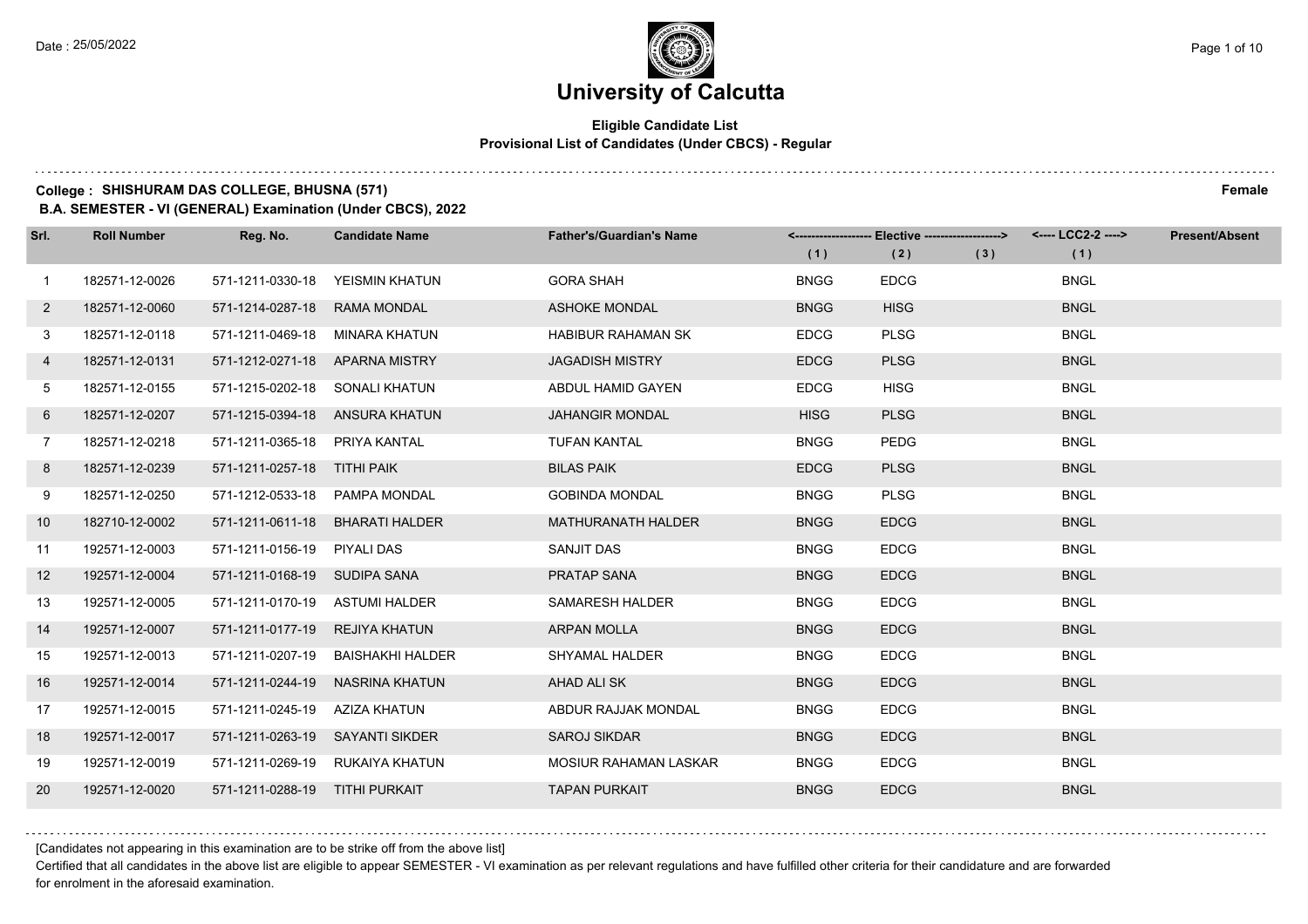#### **Eligible Candidate List Provisional List of Candidates (Under CBCS) - Regular**

**College : SHISHURAM DAS COLLEGE, BHUSNA (571) Female**

**B.A. SEMESTER - VI (GENERAL) Examination (Under CBCS), 2022**

| Srl. | <b>Roll Number</b> | Reg. No.                       | <b>Candidate Name</b>                | <b>Father's/Guardian's Name</b> | (1)         | <------------------- Elective ------------------><br>(2) | (3) | <---- LCC2-2 ----><br>(1) | <b>Present/Absent</b> |
|------|--------------------|--------------------------------|--------------------------------------|---------------------------------|-------------|----------------------------------------------------------|-----|---------------------------|-----------------------|
| 21   | 192571-12-0024     | 571-1211-0327-19               | JARINA KHATUN                        | <b>JAHIR UDDIN MALLIK</b>       | <b>BNGG</b> | <b>EDCG</b>                                              |     | <b>BNGL</b>               |                       |
| 22   | 192571-12-0027     |                                | 571-1211-0347-19 SYEDA TUHINA KHATUN | LATE SYED HASEMALI              | <b>BNGG</b> | <b>EDCG</b>                                              |     | <b>BNGL</b>               |                       |
| 23   | 192571-12-0029     | 571-1211-0413-19 ANUSUYA DAS   |                                      | <b>PULAK DAS</b>                | <b>BNGG</b> | <b>EDCG</b>                                              |     | <b>BNGL</b>               |                       |
| 24   | 192571-12-0030     |                                | 571-1211-0420-19 JASMINA KHATUN      | ALA UDDIN JAMADER               | <b>BNGG</b> | <b>EDCG</b>                                              |     | <b>BNGL</b>               |                       |
| 25   | 192571-12-0031     | 571-1211-0427-19 SONIA KHATUN  |                                      | SONU PALOWAN                    | <b>BNGG</b> | <b>EDCG</b>                                              |     | <b>BNGL</b>               |                       |
| 26   | 192571-12-0032     | 571-1211-0446-19 JYOTI HALDER  |                                      | <b>GOPAL HALDER</b>             | <b>BNGG</b> | <b>EDCG</b>                                              |     | <b>BNGL</b>               |                       |
| 27   | 192571-12-0039     | 571-1212-0164-19 SABARI KAR    |                                      | RABINDRANATH KAR                | <b>BNGG</b> | <b>EDCG</b>                                              |     | <b>BNGL</b>               |                       |
| 28   | 192571-12-0040     | 571-1212-0165-19 SUSMITA BOURI |                                      | SHYAMAPADA BOURI                | <b>BNGG</b> | <b>EDCG</b>                                              |     | <b>BNGL</b>               |                       |
| 29   | 192571-12-0041     |                                | 571-1212-0169-19 KANKANA HALDER      | PRADIP HALDER                   | <b>BNGG</b> | <b>EDCG</b>                                              |     | <b>BNGL</b>               |                       |
| 30   | 192571-12-0042     | 571-1212-0189-19 NISHA MONDAL  |                                      | <b>SUBAL MONDAL</b>             | <b>BNGG</b> | <b>EDCG</b>                                              |     | <b>BNGL</b>               |                       |
| 31   | 192571-12-0046     | 571-1212-0483-19 AMRIKA BISAY  |                                      | <b>ASHOK BISAY</b>              | <b>BNGG</b> | <b>EDCG</b>                                              |     | <b>BNGL</b>               |                       |
| 32   | 192571-12-0047     | 571-1212-0494-19               | <b>BAISAKHI CHAMPADER</b>            | LAKHINDAR CHAMPADER             | <b>BNGG</b> | <b>EDCG</b>                                              |     | <b>BNGL</b>               |                       |
| 33   | 192571-12-0049     | 571-1214-0348-19               | <b>BIDISHA MONDAL</b>                | <b>BISWANATH MONDAL</b>         | <b>BNGG</b> | <b>EDCG</b>                                              |     | <b>BNGL</b>               |                       |
| 34   | 192571-12-0052     | 571-1215-0180-19 SALEYA KHATUN |                                      | <b>SAHAJADA MOLLICK</b>         | <b>BNGG</b> | <b>EDCG</b>                                              |     | <b>BNGL</b>               |                       |
| 35   | 192571-12-0053     | 571-1215-0216-19 AFRIN SULTANA |                                      | NIZAM UDDIN LASKAR              | <b>BNGG</b> | <b>EDCG</b>                                              |     | <b>BNGL</b>               |                       |
| 36   | 192571-12-0057     | 571-1215-0252-19               | NASIRA KHATUN                        | <b>ANARUL SHAIKH</b>            | <b>BNGG</b> | <b>EDCG</b>                                              |     | <b>BNGL</b>               |                       |
| 37   | 192571-12-0058     | 571-1215-0254-19               | <b>GOLAPI KHATUN</b>                 | <b>ANISUR MOLLICK</b>           | <b>BNGG</b> | <b>EDCG</b>                                              |     | <b>BNGL</b>               |                       |
| 38   | 192571-12-0060     | 571-1215-0328-19               | RUKAIYA KHATUN                       | RAHMATULLA MOLLA                | <b>BNGG</b> | <b>EDCG</b>                                              |     | <b>BNGL</b>               |                       |
| 39   | 192571-12-0062     | 571-1215-0379-19 SADIKA KHATUN |                                      | SOFIKUL SK                      | <b>BNGG</b> | <b>EDCG</b>                                              |     | <b>BNGL</b>               |                       |
| 40   | 192571-12-0063     | 571-1215-0381-19 SAKINA KHATUN |                                      | <b>ASRAF ALI GAYEN</b>          | <b>BNGG</b> | <b>EDCG</b>                                              |     | <b>BNGL</b>               |                       |

[Candidates not appearing in this examination are to be strike off from the above list]

Certified that all candidates in the above list are eligible to appear SEMESTER - VI examination as per relevant regulations and have fulfilled other criteria for their candidature and are forwarded for enrolment in the aforesaid examination.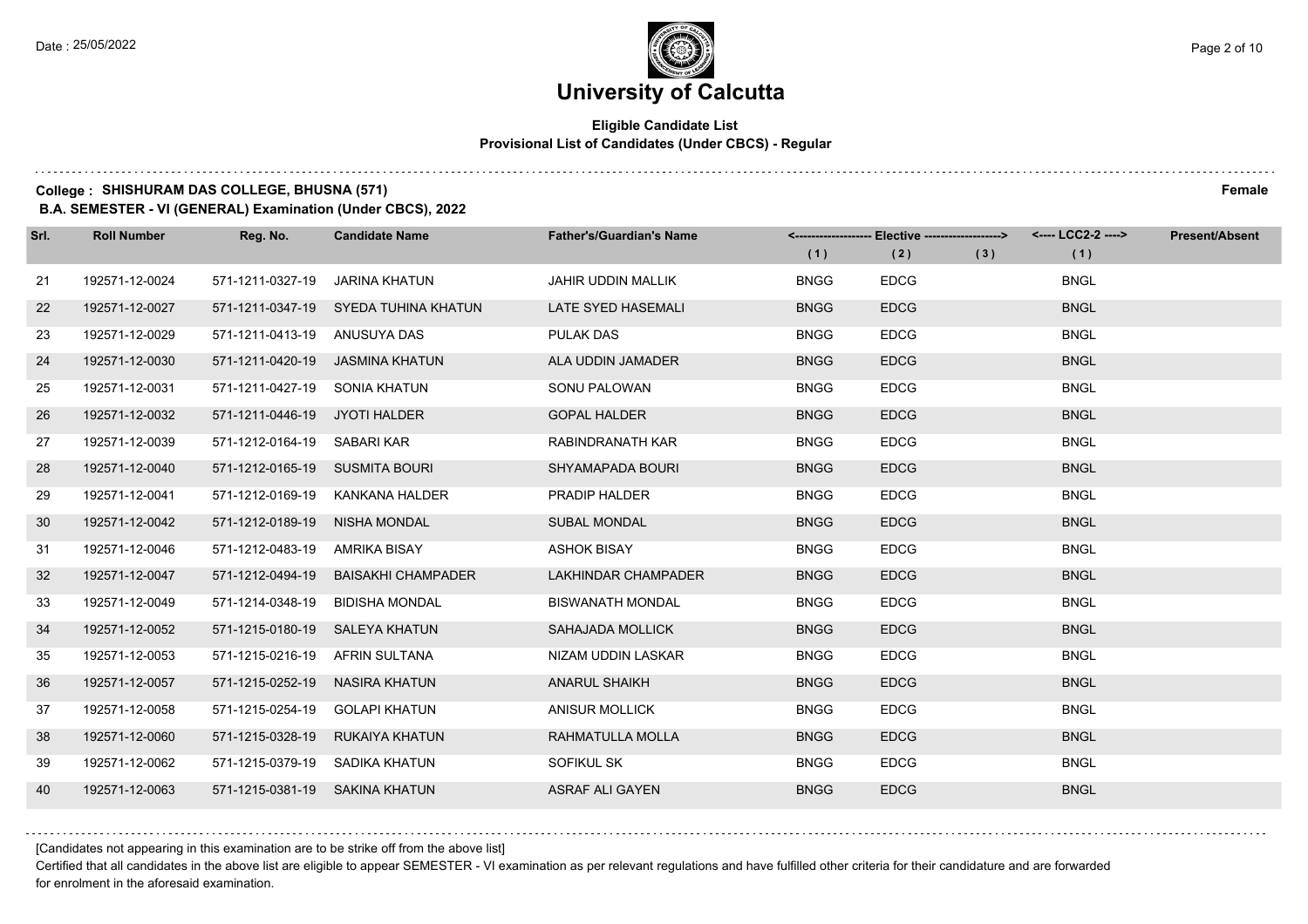#### **Eligible Candidate List Provisional List of Candidates (Under CBCS) - Regular**

**College : SHISHURAM DAS COLLEGE, BHUSNA (571) Female**

**B.A. SEMESTER - VI (GENERAL) Examination (Under CBCS), 2022**

| Srl. | <b>Roll Number</b> | Reg. No.                       | <b>Candidate Name</b>            | <b>Father's/Guardian's Name</b> | (1)         | <------------------- Elective ------------------><br>(2) | (3) | <---- LCC2-2 ----><br>(1) | <b>Present/Absent</b> |
|------|--------------------|--------------------------------|----------------------------------|---------------------------------|-------------|----------------------------------------------------------|-----|---------------------------|-----------------------|
| 41   | 192571-12-0064     | 571-1215-0502-19               | <b>TUHINA KHATUN</b>             | ABU TAHER MOLLA                 | <b>BNGG</b> | <b>EDCG</b>                                              |     | <b>BNGL</b>               |                       |
| 42   | 192571-12-0071     | 571-1211-0130-19               | NURAKSANA KHATUN                 | <b>NURHOSSAIN MIR</b>           | <b>EDCG</b> | <b>HISG</b>                                              |     | <b>BNGL</b>               |                       |
| 43   | 192571-12-0072     |                                | 571-1211-0133-19 NABANITA MONDAL | <b>BISWANATH MONDAL</b>         | <b>EDCG</b> | <b>HISG</b>                                              |     | <b>BNGL</b>               |                       |
| 44   | 192571-12-0073     | 571-1211-0136-19 SAHINA KHATUN |                                  | SAROWAR UDDIN AKHAN             | <b>EDCG</b> | <b>HISG</b>                                              |     | <b>BNGL</b>               |                       |
| 45   | 192571-12-0074     | 571-1211-0139-19               | BHASWATI KUNTI                   | <b>SHYAMA KUNTI</b>             | <b>EDCG</b> | <b>HISG</b>                                              |     | <b>BNGL</b>               |                       |
| 46   | 192571-12-0076     | 571-1211-0144-19 NISHA HALDER  |                                  | LATE AMIYA HALDER               | <b>EDCG</b> | <b>HISG</b>                                              |     | <b>BNGL</b>               |                       |
| 47   | 192571-12-0077     |                                | 571-1211-0145-19 TASLIMA KHATUN  | <b>MOSARAF SK</b>               | <b>EDCG</b> | <b>HISG</b>                                              |     | <b>BNGL</b>               |                       |
| 48   | 192571-12-0082     | 571-1211-0163-19               | <b>ELISA SABNAM</b>              | <b>MD REJAUL ISLAM</b>          | <b>EDCG</b> | <b>HISG</b>                                              |     | <b>BNGL</b>               |                       |
| 49   | 192571-12-0096     | 571-1211-0230-19               | SARIFA KHATUN                    | ABUSUFIAN SARDER                | <b>EDCG</b> | <b>HISG</b>                                              |     | <b>BNGL</b>               |                       |
| 50   | 192571-12-0097     | 571-1211-0231-19               | DALIYA KANTAL                    | SUBAL CHANDRA KANTAL            | <b>EDCG</b> | <b>HISG</b>                                              |     | <b>BNGL</b>               |                       |
| 51   | 192571-12-0100     | 571-1211-0257-19               | MONISHA KHATUN                   | <b>MOJAFFAR MOLLA</b>           | <b>EDCG</b> | <b>HISG</b>                                              |     | <b>BNGL</b>               |                       |
| 52   | 192571-12-0101     | 571-1211-0258-19               | <b>ESMOTARA KHATUN</b>           | <b>NUR ISLAM SHAH</b>           | <b>EDCG</b> | <b>HISG</b>                                              |     | <b>BNGL</b>               |                       |
| 53   | 192571-12-0103     | 571-1211-0273-19               | TANIA PARVIN                     | <b>HAMIDUR RAHAMAN MONDAL</b>   | <b>EDCG</b> | <b>HISG</b>                                              |     | <b>BNGL</b>               |                       |
| 54   | 192571-12-0104     | 571-1211-0283-19               | <b>KEYA SARDAR</b>               | <b>LATE SUNIL SARDAR</b>        | <b>EDCG</b> | <b>HISG</b>                                              |     | <b>BNGL</b>               |                       |
| 55   | 192571-12-0105     | 571-1211-0287-19               | RUBINA KHATUN                    | AMIN ALI PIYADA                 | <b>EDCG</b> | <b>HISG</b>                                              |     | <b>BNGL</b>               |                       |
| 56   | 192571-12-0114     | 571-1211-0342-19 SUKLA MIDDYA  |                                  | SANNYASI MIDDYA                 | <b>EDCG</b> | <b>HISG</b>                                              |     | <b>BNGL</b>               |                       |
| 57   | 192571-12-0115     | 571-1211-0344-19               | ANURADHA ADHIKARI                | PRADIP ADHIKARI                 | <b>EDCG</b> | <b>HISG</b>                                              |     | <b>BNGL</b>               |                       |
| 58   | 192571-12-0123     | 571-1211-0368-19               | <b>KOYEL MONDAL</b>              | PROBHAT MONDAL                  | <b>EDCG</b> | <b>HISG</b>                                              |     | <b>BNGL</b>               |                       |
| 59   | 192571-12-0125     |                                | 571-1211-0378-19 HAIMONTI HALDER | <b>AJOY HALDER</b>              | <b>EDCG</b> | <b>HISG</b>                                              |     | <b>BNGL</b>               |                       |
| 60   | 192571-12-0126     | 571-1211-0383-19               | <b>RANIMA KHATUN</b>             | <b>RAFIK SK</b>                 | <b>EDCG</b> | <b>HISG</b>                                              |     | <b>BNGL</b>               |                       |

[Candidates not appearing in this examination are to be strike off from the above list]

Certified that all candidates in the above list are eligible to appear SEMESTER - VI examination as per relevant regulations and have fulfilled other criteria for their candidature and are forwarded for enrolment in the aforesaid examination.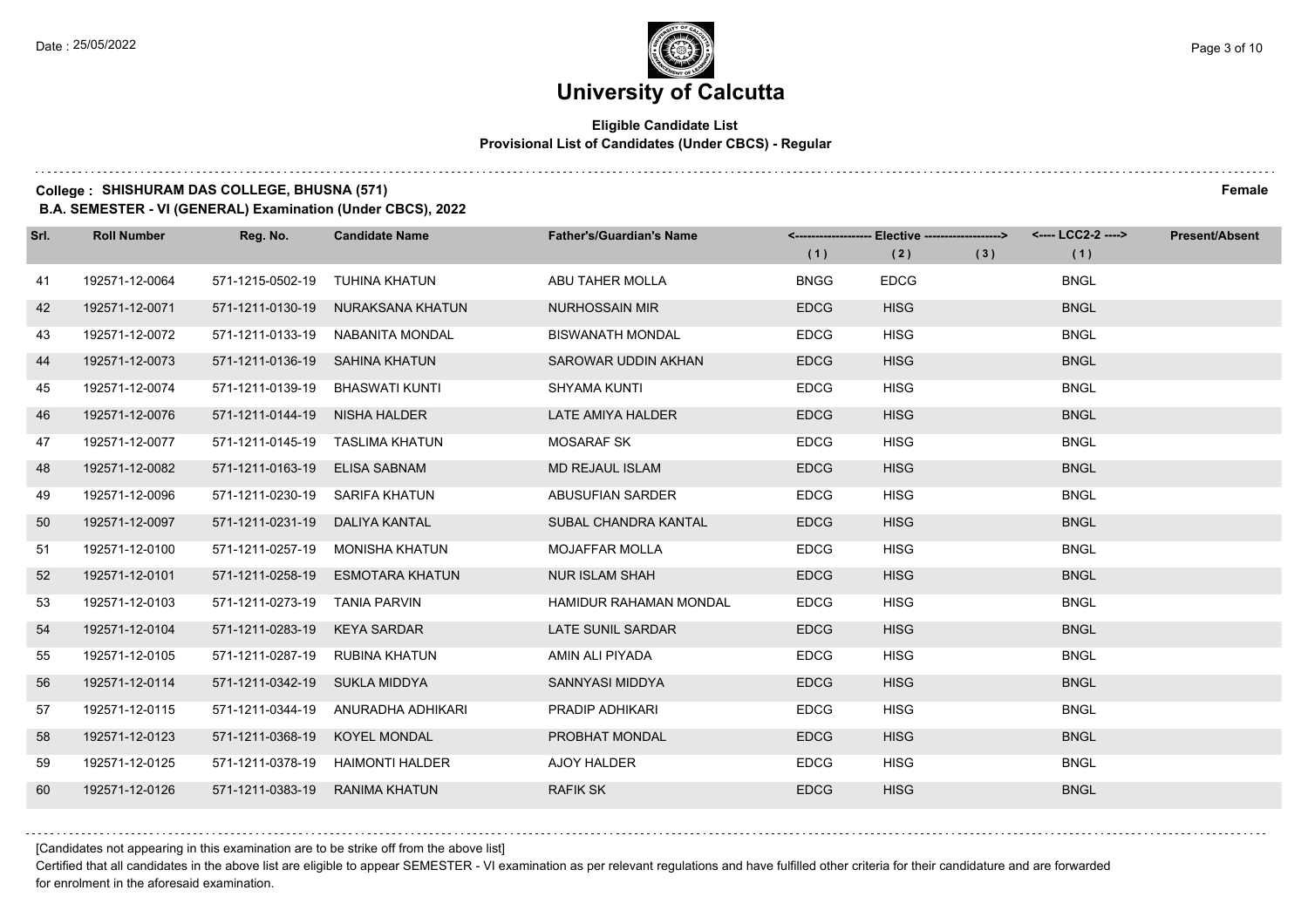#### **Eligible Candidate List Provisional List of Candidates (Under CBCS) - Regular**

**College : SHISHURAM DAS COLLEGE, BHUSNA (571) Female**

**B.A. SEMESTER - VI (GENERAL) Examination (Under CBCS), 2022**

| Srl. | <b>Roll Number</b> | Reg. No.         | <b>Candidate Name</b>                  | <b>Father's/Guardian's Name</b> | (1)         | <-------------------- Elective -------------------><br>(2) | (3) | <---- LCC2-2 ----><br>(1) | <b>Present/Absent</b> |
|------|--------------------|------------------|----------------------------------------|---------------------------------|-------------|------------------------------------------------------------|-----|---------------------------|-----------------------|
| 61   | 192571-12-0131     | 571-1211-0435-19 | <b>NASRIN SULTANA</b>                  | ABDUR ROSHID MONDAL             | <b>EDCG</b> | <b>HISG</b>                                                |     | <b>BNGL</b>               |                       |
| 62   | 192571-12-0132     |                  | 571-1211-0445-19 SYEDA NURNESA KHATUN  | <b>SYED HASANURZZAMAN</b>       | <b>EDCG</b> | <b>HISG</b>                                                |     | <b>BNGL</b>               |                       |
| 63   | 192571-12-0133     | 571-1211-0448-19 | NAHINA KHATUN                          | <b>JAKIR HOSSAIN SK</b>         | <b>EDCG</b> | <b>HISG</b>                                                |     | <b>BNGL</b>               |                       |
| 64   | 192571-12-0135     |                  | 571-1211-0467-19 HALIMA KHATUN         | <b>HAFIJUL MOLLA</b>            | <b>EDCG</b> | <b>HISG</b>                                                |     | <b>BNGL</b>               |                       |
| 65   | 192571-12-0137     | 571-1211-0473-19 | DIPIKA BANERJEE                        | <b>RANJAN BANERJEE</b>          | <b>EDCG</b> | <b>HISG</b>                                                |     | <b>BNGL</b>               |                       |
| 66   | 192571-12-0138     | 571-1211-0475-19 | REBEKA SULTANA KHATUN                  | SAIDULLA MOLLA                  | <b>EDCG</b> | <b>HISG</b>                                                |     | <b>BNGL</b>               |                       |
| 67   | 192571-12-0145     | 571-1211-0512-19 | MINARA KHATUN                          | <b>MONIRUL JAMADAR</b>          | <b>EDCG</b> | <b>HISG</b>                                                |     | <b>BNGL</b>               |                       |
| 68   | 192571-12-0148     |                  | 571-1211-0526-19    FATEMA KHATUN      | <b>GOLAM HOSSAIN MOLLA</b>      | <b>EDCG</b> | <b>HISG</b>                                                |     | <b>BNGL</b>               |                       |
| 69   | 192571-12-0150     | 571-1211-0536-19 | MONISHA JANA                           | NADIRAM JANA                    | <b>EDCG</b> | <b>HISG</b>                                                |     | <b>BNGL</b>               |                       |
| 70   | 192571-12-0151     |                  | 571-1211-0543-19 SUBIDA SULTANA KHATUN | SORIF ALI SK                    | <b>EDCG</b> | <b>HISG</b>                                                |     | <b>BNGL</b>               |                       |
| 71   | 192571-12-0152     | 571-1211-0544-19 | HOSNEYARA KHATUN                       | <b>HAFIJUL SK</b>               | <b>EDCG</b> | <b>HISG</b>                                                |     | <b>BNGL</b>               |                       |
| 72   | 192571-12-0153     |                  | 571-1211-0550-19 NEHERJAN KHATUN       | <b>SAOKAT MOLLA</b>             | <b>EDCG</b> | <b>HISG</b>                                                |     | <b>BNGL</b>               |                       |
| 73   | 192571-12-0157     | 571-1212-0179-19 | CHAMELI HALDER                         | <b>DIBAKAR HALDER</b>           | <b>EDCG</b> | <b>HISG</b>                                                |     | <b>BNGL</b>               |                       |
| 74   | 192571-12-0158     |                  | 571-1212-0181-19 SUBHRA HALDER         | <b>GOPAL HALDER</b>             | <b>EDCG</b> | <b>HISG</b>                                                |     | <b>BNGL</b>               |                       |
| 75   | 192571-12-0162     |                  | 571-1212-0228-19 MADHUMITA HALDER      | <b>PALAN HALDER</b>             | <b>EDCG</b> | <b>HISG</b>                                                |     | <b>BNGL</b>               |                       |
| 76   | 192571-12-0164     |                  | 571-1212-0280-19 SUDIPA PURKAIT        | <b>TAPAN KUMAR PURKAIT</b>      | <b>EDCG</b> | <b>HISG</b>                                                |     | <b>BNGL</b>               |                       |
| 77   | 192571-12-0166     |                  | 571-1212-0321-19 SHRABONTI SARDAR      | SADHAN CHANDRA SARDAR           | <b>EDCG</b> | <b>HISG</b>                                                |     | <b>BNGL</b>               |                       |
| 78   | 192571-12-0168     | 571-1212-0356-19 | <b>MONIKA HALDER</b>                   | <b>MRITYUNJOY HALDER</b>        | <b>EDCG</b> | <b>HISG</b>                                                |     | <b>BNGL</b>               |                       |
| 79   | 192571-12-0170     |                  | 571-1212-0402-19    PALLABI MONDAL     | PIJUSH KANTI MONDAL             | <b>EDCG</b> | <b>HISG</b>                                                |     | <b>BNGL</b>               |                       |
| 80   | 192571-12-0171     |                  | 571-1212-0432-19 RITUPARNA MONDAL      | RABINDRA NATH MONDAL            | <b>EDCG</b> | <b>HISG</b>                                                |     | <b>BNGL</b>               |                       |

[Candidates not appearing in this examination are to be strike off from the above list]

Certified that all candidates in the above list are eligible to appear SEMESTER - VI examination as per relevant regulations and have fulfilled other criteria for their candidature and are forwarded for enrolment in the aforesaid examination.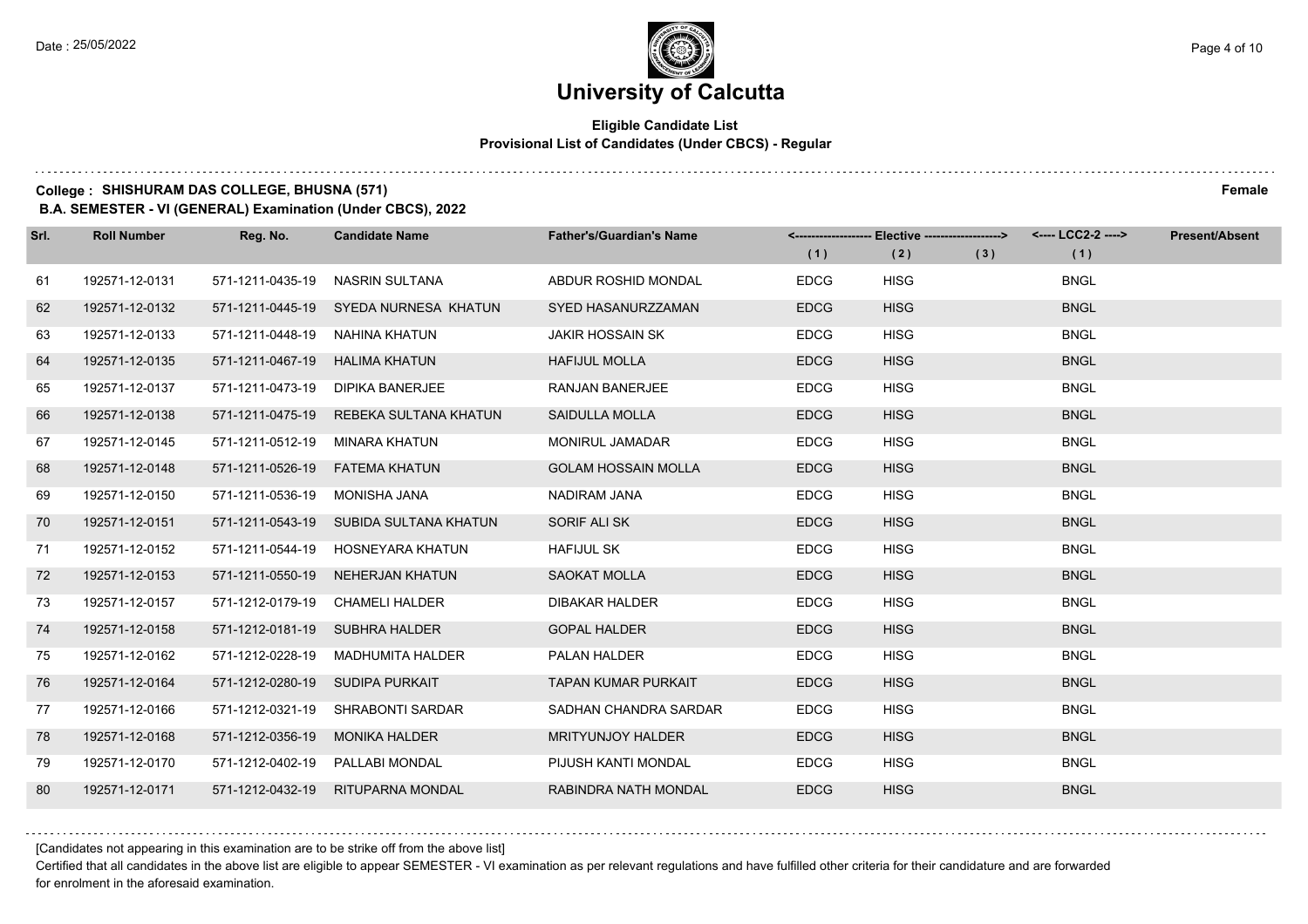#### **Eligible Candidate List Provisional List of Candidates (Under CBCS) - Regular**

### **College : SHISHURAM DAS COLLEGE, BHUSNA (571) Female**

**B.A. SEMESTER - VI (GENERAL) Examination (Under CBCS), 2022**

| Srl. | <b>Roll Number</b> | Reg. No.                       | <b>Candidate Name</b>            | <b>Father's/Guardian's Name</b> | (1)         | <-------------------- Elective ------------------><br>(2) | (3) | <---- LCC2-2 ----><br>(1) | <b>Present/Absent</b> |
|------|--------------------|--------------------------------|----------------------------------|---------------------------------|-------------|-----------------------------------------------------------|-----|---------------------------|-----------------------|
| 81   | 192571-12-0172     | 571-1212-0434-19               | PURNIMA MONDAL                   | <b>SANKAR MONDAL</b>            | <b>EDCG</b> | <b>HISG</b>                                               |     | <b>BNGL</b>               |                       |
| 82   | 192571-12-0173     | 571-1212-0444-19               | <b>MAMATA DAS</b>                | <b>BAUL DAS</b>                 | <b>EDCG</b> | <b>HISG</b>                                               |     | <b>BNGL</b>               |                       |
| 83   | 192571-12-0183     |                                | 571-1212-0514-19 ANUSHREE MONDAL | SHYAMAL KUMAR MONDAL            | <b>EDCG</b> | <b>HISG</b>                                               |     | <b>BNGL</b>               |                       |
| 84   | 192571-12-0186     | 571-1212-0524-19               | <b>PAYEL NASKAR</b>              | <b>MRINAL KANTI NASKAR</b>      | <b>EDCG</b> | <b>HISG</b>                                               |     | <b>BNGL</b>               |                       |
| 85   | 192571-12-0190     | 571-1212-0541-19               | <b>PUJA DEURI</b>                | PRADIP DEURI                    | <b>EDCG</b> | <b>HISG</b>                                               |     | <b>BNGL</b>               |                       |
| 86   | 192571-12-0192     | 571-1214-0119-19               | <b>MABIYA KHATUN</b>             | <b>MURSID KHAN</b>              | <b>EDCG</b> | <b>HISG</b>                                               |     | <b>BNGL</b>               |                       |
| 87   | 192571-12-0197     | 571-1214-0226-19 SARAMA MAL    |                                  | <b>KUMAR MAL</b>                | <b>EDCG</b> | <b>HISG</b>                                               |     | <b>BNGL</b>               |                       |
| 88   | 192571-12-0199     | 571-1214-0237-19 KUHELI HALDER |                                  | <b>ASHOK HALDER</b>             | <b>EDCG</b> | <b>HISG</b>                                               |     | <b>BNGL</b>               |                       |
| 89   | 192571-12-0202     | 571-1214-0405-19 SAMIMA KHATUN |                                  | RUHUL AMIN SEKH                 | <b>EDCG</b> | <b>HISG</b>                                               |     | <b>BNGL</b>               |                       |
| 90   | 192571-12-0210     |                                | 571-1214-0552-19 JANNATI KHATUN  | <b>JAHANGIR PURKAIT</b>         | <b>EDCG</b> | <b>HISG</b>                                               |     | <b>BNGL</b>               |                       |
| 91   | 192571-12-0211     |                                | 571-1215-0118-19 APSONA KHATUN   | ARAB ALI SK                     | <b>EDCG</b> | <b>HISG</b>                                               |     | <b>BNGL</b>               |                       |
| 92   | 192571-12-0212     | 571-1215-0120-19 LILUFA KHATUN |                                  | <b>MAMIL HAQUE MONDAL</b>       | <b>EDCG</b> | <b>HISG</b>                                               |     | <b>BNGL</b>               |                       |
| 93   | 192571-12-0213     | 571-1215-0123-19 MALATI KHATUN |                                  | AKBAR ALI SEKH                  | <b>EDCG</b> | <b>HISG</b>                                               |     | <b>BNGL</b>               |                       |
| 94   | 192571-12-0214     | 571-1215-0126-19 ARIFA KHATUN  |                                  | <b>FIRDOUS LASKAR</b>           | <b>EDCG</b> | <b>HISG</b>                                               |     | <b>BNGL</b>               |                       |
| 95   | 192571-12-0216     | 571-1215-0132-19 RAJIA KHATUN  |                                  | <b>IYAR UDDIN LASKAR</b>        | <b>EDCG</b> | <b>HISG</b>                                               |     | <b>BNGL</b>               |                       |
| 96   | 192571-12-0217     | 571-1215-0135-19 SAHINA KHATUN |                                  | <b>SELIMUDDIN SK</b>            | <b>EDCG</b> | <b>HISG</b>                                               |     | <b>BNGL</b>               |                       |
| 97   | 192571-12-0218     | 571-1215-0137-19               | HADISHA KHATUN                   | <b>HAIDAR ALI SK</b>            | <b>EDCG</b> | <b>HISG</b>                                               |     | <b>BNGL</b>               |                       |
| 98   | 192571-12-0219     | 571-1215-0138-19               | <b>RANIA KHATUN</b>              | <b>JIASUR SK</b>                | <b>EDCG</b> | <b>HISG</b>                                               |     | <b>BNGL</b>               |                       |
| 99   | 192571-12-0222     | 571-1215-0149-19 NASIFA KHATUN |                                  | NIJAM UDDIN SK                  | <b>EDCG</b> | <b>HISG</b>                                               |     | <b>BNGL</b>               |                       |
| 100  | 192571-12-0224     | 571-1215-0153-19               | <b>MAKSUDA KHATUN</b>            | <b>LATE MANNAN MOLLA</b>        | <b>EDCG</b> | <b>HISG</b>                                               |     | <b>BNGL</b>               |                       |

[Candidates not appearing in this examination are to be strike off from the above list]

Certified that all candidates in the above list are eligible to appear SEMESTER - VI examination as per relevant regulations and have fulfilled other criteria for their candidature and are forwarded for enrolment in the aforesaid examination.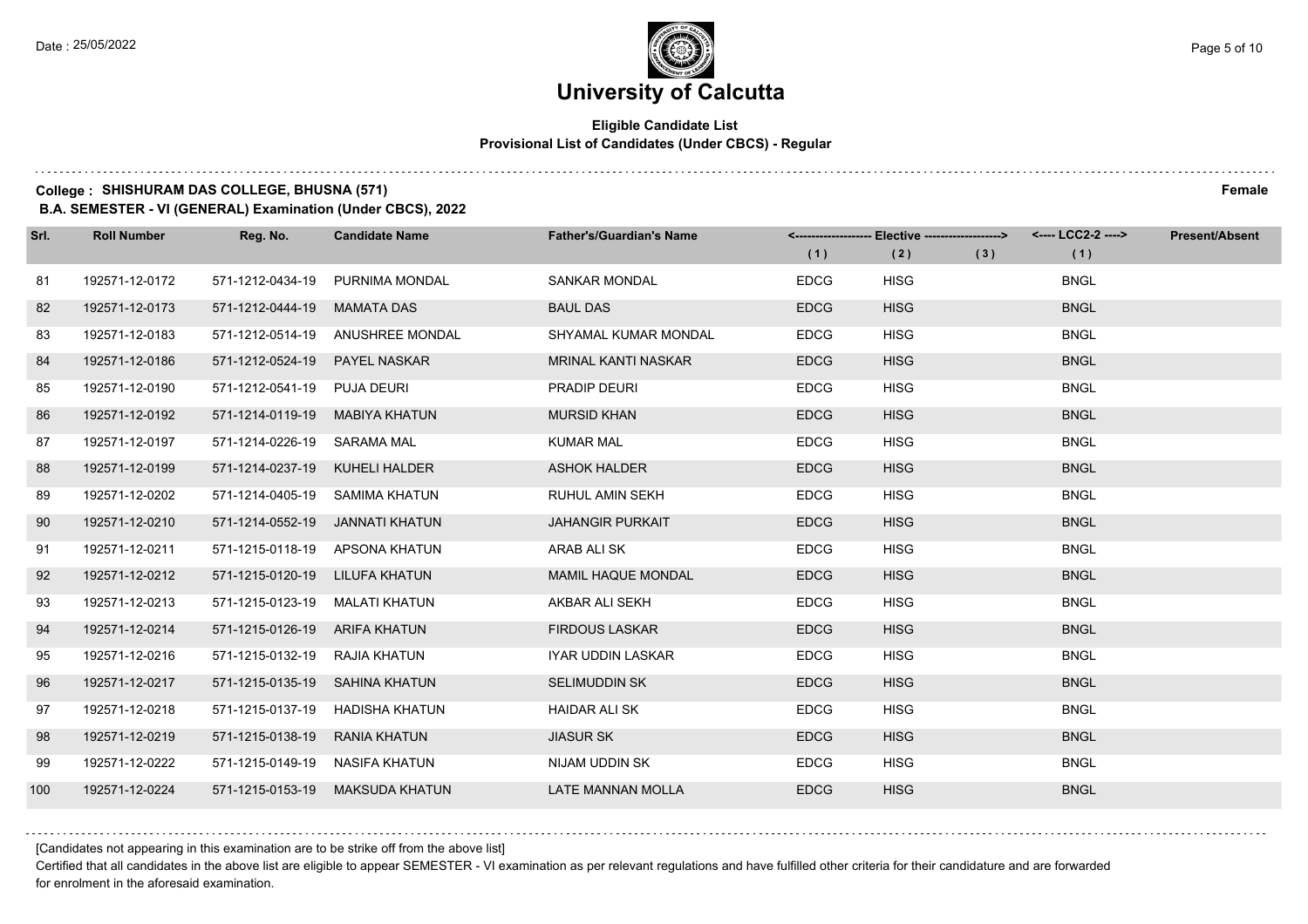#### **Eligible Candidate List Provisional List of Candidates (Under CBCS) - Regular**

### **College : SHISHURAM DAS COLLEGE, BHUSNA (571) Female**

**B.A. SEMESTER - VI (GENERAL) Examination (Under CBCS), 2022**

| Srl. | <b>Roll Number</b> | Reg. No.                       | <b>Candidate Name</b>           | <b>Father's/Guardian's Name</b> | (1)         | <-------------------- Elective ------------------><br>(2) | (3) | <---- LCC2-2 ----><br>(1) | <b>Present/Absent</b> |
|------|--------------------|--------------------------------|---------------------------------|---------------------------------|-------------|-----------------------------------------------------------|-----|---------------------------|-----------------------|
| 101  | 192571-12-0226     | 571-1215-0155-19               | PARMINA KHATUN                  | <b>JAKIR HOSSAIN SK</b>         | <b>EDCG</b> | <b>HISG</b>                                               |     | <b>BNGL</b>               |                       |
| 102  | 192571-12-0230     | 571-1215-0238-19               | JASHMINA KHATUN                 | <b>EYARAB ALI SHAIKH</b>        | <b>EDCG</b> | <b>HISG</b>                                               |     | <b>BNGL</b>               |                       |
| 103  | 192571-12-0232     |                                | 571-1215-0279-19 SARMINA KHATUN | ANOWAR MONDAL                   | <b>EDCG</b> | <b>HISG</b>                                               |     | <b>BNGL</b>               |                       |
| 104  | 192571-12-0233     | 571-1215-0291-19 ARJINA KHATUN |                                 | AZAD LASKAR                     | <b>EDCG</b> | <b>HISG</b>                                               |     | <b>BNGL</b>               |                       |
| 105  | 192571-12-0234     | 571-1215-0302-19 SANIYA KHATUN |                                 | SANOYAJ MOLLA                   | <b>EDCG</b> | <b>HISG</b>                                               |     | <b>BNGL</b>               |                       |
| 106  | 192571-12-0239     |                                | 571-1215-0382-19 JULEKHA KHATUN | SK NAJIMUDDIN ISLAM             | <b>EDCG</b> | <b>HISG</b>                                               |     | <b>BNGL</b>               |                       |
| 107  | 192571-12-0241     | 571-1215-0392-19               | NASIFA KHATUN                   | <b>IMAN ALI MONDAL</b>          | <b>EDCG</b> | <b>HISG</b>                                               |     | <b>BNGL</b>               |                       |
| 108  | 192571-12-0242     | 571-1215-0393-19 RAJIYA KHATUN |                                 | <b>ILIAS MOLLA</b>              | <b>EDCG</b> | <b>HISG</b>                                               |     | <b>BNGL</b>               |                       |
| 109  | 192571-12-0243     | 571-1215-0395-19               | MAJIDA KHATUN                   | <b>MOHASIN MOLLA</b>            | <b>EDCG</b> | <b>HISG</b>                                               |     | <b>BNGL</b>               |                       |
| 110  | 192571-12-0244     | 571-1215-0396-19               | <b>RESMINA KHATUN</b>           | <b>ISRAFIL MOLLA</b>            | <b>EDCG</b> | <b>HISG</b>                                               |     | <b>BNGL</b>               |                       |
| 111  | 192571-12-0246     | 571-1215-0399-19               | RESHMIKA KHATUN                 | ABDUL HAI SHEIKH                | <b>EDCG</b> | <b>HISG</b>                                               |     | <b>BNGL</b>               |                       |
| 112  | 192571-12-0248     |                                | 571-1215-0406-19 AFROJA KHATUN  | ABDUL KHALEK JAMADER            | <b>EDCG</b> | <b>HISG</b>                                               |     | <b>BNGL</b>               |                       |
| 113  | 192571-12-0249     | 571-1215-0414-19               | <b>HABIBA KHATUN</b>            | ABDUL HAQUE SHEIKH              | <b>EDCG</b> | <b>HISG</b>                                               |     | <b>BNGL</b>               |                       |
| 114  | 192571-12-0250     |                                | 571-1215-0415-19 SABANA KHATUN  | <b>HAMID MOLLA</b>              | <b>EDCG</b> | <b>HISG</b>                                               |     | <b>BNGL</b>               |                       |
| 115  | 192571-12-0254     | 571-1215-0442-19 NADIRA KHATUN |                                 | FORIDUDDIN MONDAL               | <b>EDCG</b> | <b>HISG</b>                                               |     | <b>BNGL</b>               |                       |
| 116  | 192571-12-0258     | 571-1215-0464-19               | HASIBA KHATUN                   | <b>HANNAN SEIKH</b>             | <b>EDCG</b> | <b>HISG</b>                                               |     | <b>BNGL</b>               |                       |
| 117  | 192571-12-0260     | 571-1215-0481-19               | <b>SARIFA KHATUN</b>            | <b>NASIR MOLLA</b>              | <b>EDCG</b> | <b>HISG</b>                                               |     | <b>BNGL</b>               |                       |
| 118  | 192571-12-0262     | 571-1215-0505-19 SARIKA KHATUN |                                 | <b>ROFIK SARDAR</b>             | <b>EDCG</b> | <b>HISG</b>                                               |     | <b>BNGL</b>               |                       |
| 119  | 192571-12-0263     | 571-1215-0506-19               | MANFUSHA KHATUN                 | ABDUL MAJID SHAIKH              | <b>EDCG</b> | <b>HISG</b>                                               |     | <b>BNGL</b>               |                       |
| 120  | 192571-12-0264     |                                | 571-1215-0507-19 NAFESA KHATUN  | NOZRUL ISLAM MOLLA              | <b>EDCG</b> | <b>HISG</b>                                               |     | <b>BNGL</b>               |                       |

[Candidates not appearing in this examination are to be strike off from the above list]

Certified that all candidates in the above list are eligible to appear SEMESTER - VI examination as per relevant regulations and have fulfilled other criteria for their candidature and are forwarded for enrolment in the aforesaid examination.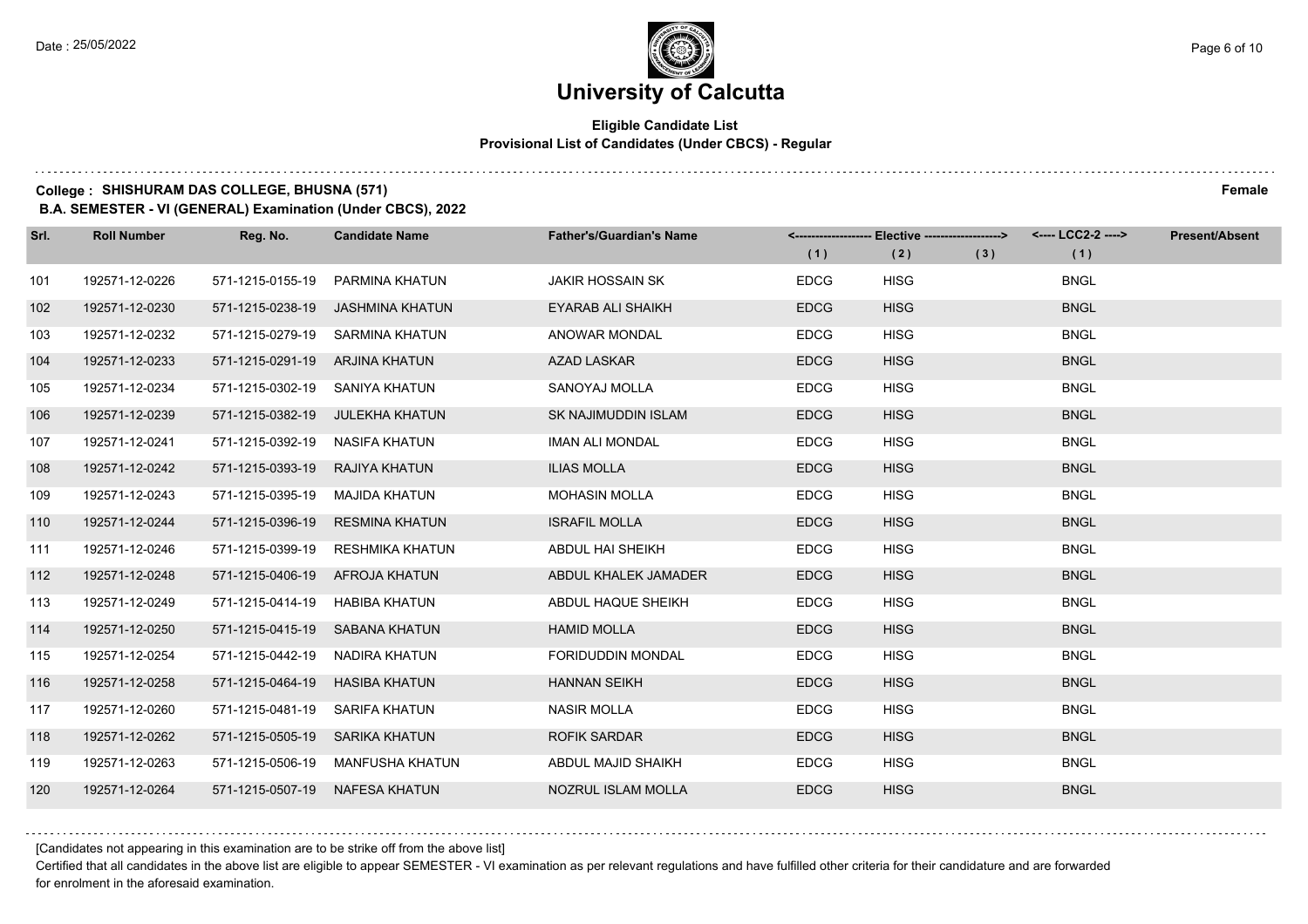#### **Eligible Candidate List Provisional List of Candidates (Under CBCS) - Regular**

**College : SHISHURAM DAS COLLEGE, BHUSNA (571) Female**

**B.A. SEMESTER - VI (GENERAL) Examination (Under CBCS), 2022**

| Srl. | <b>Roll Number</b> | Reg. No.                       | <b>Candidate Name</b>            | <b>Father's/Guardian's Name</b> | (1)         | <------------------- Elective ------------------><br>(2) | (3) | <---- LCC2-2 ----><br>(1) | <b>Present/Absent</b> |
|------|--------------------|--------------------------------|----------------------------------|---------------------------------|-------------|----------------------------------------------------------|-----|---------------------------|-----------------------|
| 121  | 192571-12-0265     | 571-1215-0519-19               | SULTANA KHATUAN                  | <b>GOLAM NABI BAIDYA</b>        | <b>EDCG</b> | <b>HISG</b>                                              |     | <b>BNGL</b>               |                       |
| 122  | 192571-12-0269     | 571-1215-0534-19 ROSIDA KHATUN |                                  | <b>NURUL HAQUE MOLLA</b>        | <b>EDCG</b> | <b>HISG</b>                                              |     | <b>BNGL</b>               |                       |
| 123  | 192571-12-0271     | 571-1215-0549-19 RAFIKA KHATUN |                                  | <b>NUR ISLAM SHAIKH</b>         | <b>EDCG</b> | <b>HISG</b>                                              |     | <b>BNGL</b>               |                       |
| 124  | 192571-12-0272     | 571-1211-0239-19               | <b>RIMPA MONDAL</b>              | <b>KRISHNAPADA MONDAL</b>       | <b>EDCG</b> | <b>ENGG</b>                                              |     | <b>BNGL</b>               |                       |
| 125  | 192571-12-0274     | 571-1212-0255-19               | MAHUYA SINGHA                    | <b>SAMAR SINGHA</b>             | <b>EDCG</b> | <b>HISG</b>                                              |     | <b>BNGL</b>               |                       |
| 126  | 192571-12-0275     |                                | 571-1211-0131-19 SUSMITA SAPHUI  | <b>TAMAL KUMAR SAPHUI</b>       | <b>HISG</b> | <b>PEDG</b>                                              |     | <b>BNGL</b>               |                       |
| 127  | 192571-12-0276     | 571-1211-0178-19               | JASMINA KHATUN                   | <b>TAHAJUL LASKAR</b>           | <b>HISG</b> | PEDG                                                     |     | <b>BNGL</b>               |                       |
| 128  | 192571-12-0279     | 571-1211-0248-19               | <b>RIMPA MONDAL</b>              | <b>SWAPAN MONDAL</b>            | <b>HISG</b> | <b>PEDG</b>                                              |     | <b>BNGL</b>               |                       |
| 129  | 192571-12-0281     | 571-1211-0343-19               | ASUDA KHATUN                     | ASRUDDIN LASKAR                 | <b>HISG</b> | <b>PEDG</b>                                              |     | <b>BNGL</b>               |                       |
| 130  | 192571-12-0282     | 571-1211-0474-19 ANJALI DAS    |                                  | <b>SANTANU DAS</b>              | <b>HISG</b> | <b>PEDG</b>                                              |     | <b>BNGL</b>               |                       |
| 131  | 192571-12-0283     |                                | 571-1212-0218-19 SUMANA PURKAIT  | DIPAK KUMAR PURKAIT             | <b>HISG</b> | <b>PEDG</b>                                              |     | <b>BNGL</b>               |                       |
| 132  | 192571-12-0284     |                                | 571-1212-0219-19 SANGITA PURKAIT | <b>DIPAK KUMAR PURKAIT</b>      | <b>HISG</b> | <b>PEDG</b>                                              |     | <b>BNGL</b>               |                       |
| 133  | 192571-12-0286     | 571-1214-0515-19               | SUDIPTA DEBNATH                  | PRADIP KUMAR DEBNATH            | <b>HISG</b> | <b>PEDG</b>                                              |     | <b>BNGL</b>               |                       |
| 134  | 192571-12-0287     | 571-1215-0117-19 SALIMA KHATUN |                                  | ABDUL SALAM SK                  | <b>HISG</b> | <b>PEDG</b>                                              |     | <b>BNGL</b>               |                       |
| 135  | 192571-12-0288     | 571-1215-0217-19               | NASRIN KHATUN                    | FARJU ALI JAMADAR               | <b>HISG</b> | PEDG                                                     |     | <b>BNGL</b>               |                       |
| 136  | 192571-12-0289     | 571-1215-0243-19 SAINAZ KHATUN |                                  | AMIR HOSSEN MOLLA               | <b>HISG</b> | <b>PEDG</b>                                              |     | <b>BNGL</b>               |                       |
| 137  | 192571-12-0290     | 571-1215-0330-19               | SAHEBA KHATUN                    | <b>JAHANGIR MOLLA</b>           | <b>HISG</b> | PEDG                                                     |     | <b>BNGL</b>               |                       |
| 138  | 192571-12-0292     | 571-1215-0360-19               | <b>WAHIDA RAHMAN</b>             | MD MAHBUB RAHMAN LASKAR         | <b>HISG</b> | <b>PEDG</b>                                              |     | <b>BNGL</b>               |                       |
| 139  | 192571-12-0294     | 571-1215-0457-19               | RAMISHA KHATUN                   | MD SALAUDDIN SHEIKH             | <b>HISG</b> | <b>PEDG</b>                                              |     | <b>BNGL</b>               |                       |
| 140  | 192571-12-0295     | 571-1215-0509-19               | <b>RINA KHATUN</b>               | <b>EKRAMUDDIN MOLLA</b>         | <b>HISG</b> | <b>PEDG</b>                                              |     | <b>BNGL</b>               |                       |

[Candidates not appearing in this examination are to be strike off from the above list]

Certified that all candidates in the above list are eligible to appear SEMESTER - VI examination as per relevant regulations and have fulfilled other criteria for their candidature and are forwarded for enrolment in the aforesaid examination.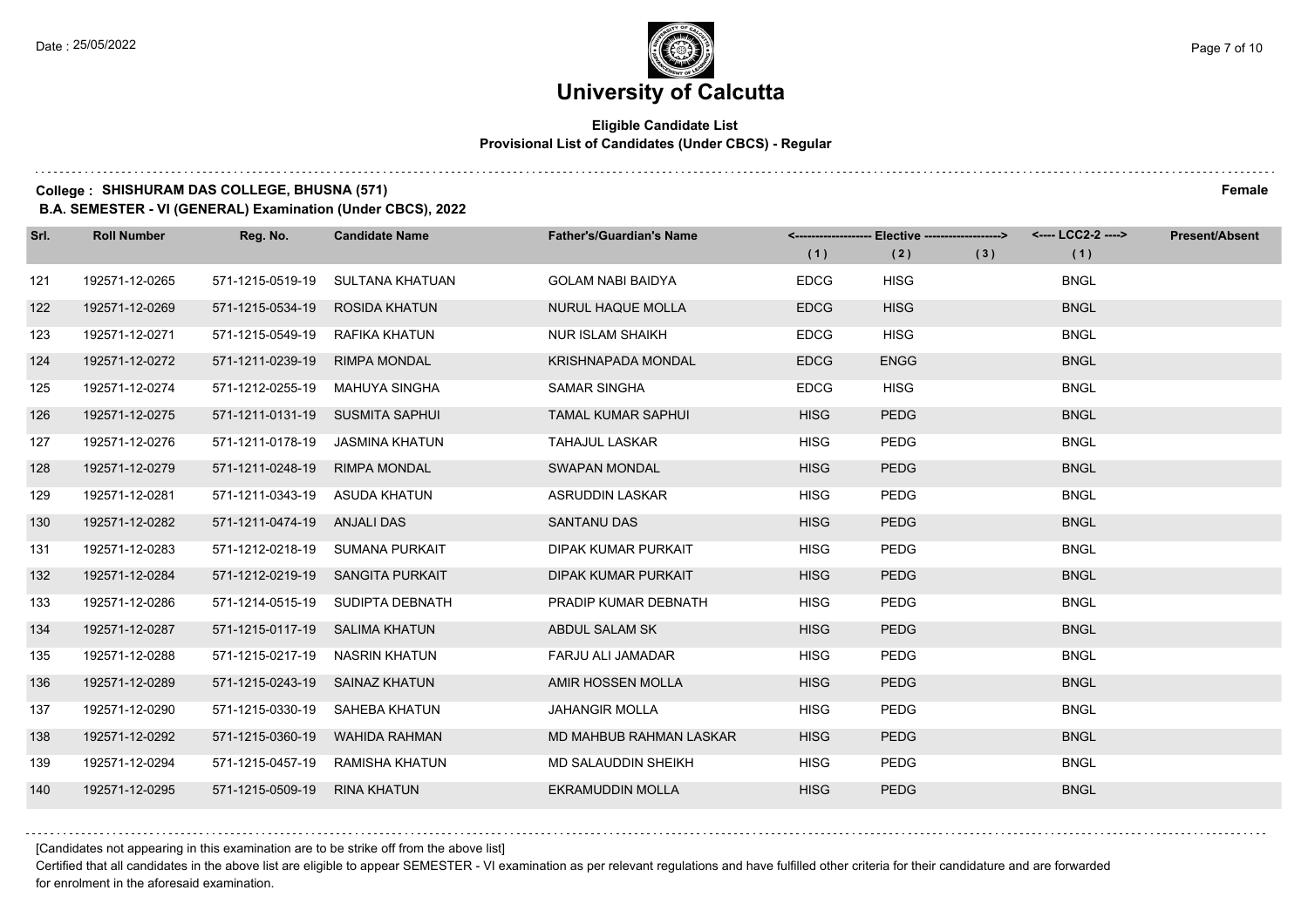#### **Eligible Candidate List Provisional List of Candidates (Under CBCS) - Regular**

**College : SHISHURAM DAS COLLEGE, BHUSNA (571) Male**

**B.A. SEMESTER - VI (GENERAL) Examination (Under CBCS), 2022**

| Srl.           | <b>Roll Number</b> | Reg. No.                     | <b>Candidate Name</b>                | <b>Father's/Guardian's Name</b> | (1)         | <-------------------- Elective -------------------><br>(2) | (3) | (1)         | <b>Present/Absent</b> |
|----------------|--------------------|------------------------------|--------------------------------------|---------------------------------|-------------|------------------------------------------------------------|-----|-------------|-----------------------|
| $\mathbf{1}$   | 182571-22-0036     | 571-1114-0571-18             | SADIK HOSSAIN DAPTARI                | NASIR UDDIN DAPTARI             | <b>BNGG</b> | <b>HISG</b>                                                |     | <b>BNGL</b> |                       |
| $\mathbf{2}$   | 182571-22-0081     | 571-1115-0314-18             | <b>MIZANUR PAIK</b>                  | <b>MOHIN UDDIN PAIK</b>         | <b>EDCG</b> | <b>HISG</b>                                                |     | <b>BNGL</b> |                       |
| 3              | 182571-22-0086     | 571-1111-0317-18 BIKRAM DAS  |                                      | ARABINDA DAS                    | <b>PEDG</b> | <b>PLSG</b>                                                |     | <b>BNGL</b> |                       |
| 4              | 182571-22-0095     |                              | 571-1111-0538-18 NURJAMAL LASKAR     | <b>AJAD LASKAR</b>              | <b>BNGG</b> | <b>PHIG</b>                                                |     | <b>BNGL</b> |                       |
| 5              | 182571-22-0108     | 571-1112-0382-18             | <b>TANMOY NASKAR</b>                 | <b>MAHADEB NASKAR</b>           | <b>PEDG</b> | <b>PLSG</b>                                                |     | <b>ENGL</b> |                       |
| 6              | 192571-22-0007     |                              | 571-1111-0386-19 SYED TASLIMUDDIN    | <b>SYED REJAUL HAQUE</b>        | <b>BNGG</b> | <b>EDCG</b>                                                |     | <b>BNGL</b> |                       |
| $\overline{7}$ | 192571-22-0008     |                              | 571-1111-0465-19 SUVADIP MONDAL      | <b>JAGADISH MONDAL</b>          | <b>BNGG</b> | <b>EDCG</b>                                                |     | <b>BNGL</b> |                       |
| 8              | 192571-22-0010     |                              | 571-1112-0186-19 BASUDEV HALDER      | <b>GOBINDA HALDER</b>           | <b>BNGG</b> | <b>EDCG</b>                                                |     | <b>BNGL</b> |                       |
| 9              | 192571-22-0015     |                              | 571-1114-0311-19 SAKIR AHMED DAPTARY | SOHRAB UDDIN DAPTARY            | <b>BNGG</b> | <b>EDCG</b>                                                |     | <b>BNGL</b> |                       |
| 10             | 192571-22-0018     |                              | 571-1115-0253-19 SURAJUDDIN LASKAR   | ANSAR ALI LASKAR                | <b>BNGG</b> | <b>EDCG</b>                                                |     | <b>BNGL</b> |                       |
| 11             | 192571-22-0025     | 571-1111-0194-19 AYAN AGIAN  |                                      | SATYEN AGIAN                    | <b>EDCG</b> | <b>HISG</b>                                                |     | <b>BNGL</b> |                       |
| 12             | 192571-22-0027     |                              | 571-1111-0214-19 SAYED ASMAUL ISLAM  | <b>SAYED ABDULLAH</b>           | <b>EDCG</b> | <b>HISG</b>                                                |     | <b>BNGL</b> |                       |
| 13             | 192571-22-0030     |                              | 571-1111-0259-19 AZAHAR UDDIN LASKAR | SOFI UDDIN LASKAR               | <b>EDCG</b> | <b>HISG</b>                                                |     | <b>BNGL</b> |                       |
| 14             | 192571-22-0031     | 571-1111-0260-19 SAREFUL SHA |                                      | <b>ABIJEL SHA</b>               | <b>EDCG</b> | <b>HISG</b>                                                |     | <b>BNGL</b> |                       |
| 15             | 192571-22-0032     |                              | 571-1111-0265-19 SAHARUKH AKHAN      | MOTIYAR ROHAMAN AKHAN           | <b>EDCG</b> | <b>HISG</b>                                                |     | <b>BNGL</b> |                       |
| 16             | 192571-22-0038     | 571-1111-0295-19             | DILBOR JAMADAR                       | <b>ERAD JAMADAR</b>             | <b>EDCG</b> | <b>HISG</b>                                                |     | <b>BNGL</b> |                       |
| 17             | 192571-22-0039     | 571-1111-0297-19             | <b>RAJA MONDAL</b>                   | <b>GORACHAND MONDAL</b>         | <b>EDCG</b> | <b>HISG</b>                                                |     | <b>BNGL</b> |                       |
| 18             | 192571-22-0040     | 571-1111-0298-19             | NAJIRUDDIN SEKH                      | <b>NAOSER ALI SEKH</b>          | <b>EDCG</b> | <b>HISG</b>                                                |     | <b>BNGL</b> |                       |
| 19             | 192571-22-0041     |                              | 571-1111-0305-19 SANAULLA SARDAR     | ABUSUFIAN SARDAR                | <b>EDCG</b> | <b>HISG</b>                                                |     | <b>BNGL</b> |                       |
| 20             | 192571-22-0043     |                              | 571-1111-0309-19 MAJIDUL ISLAM MOLLA | NAZIM UDDIN MOLLA               | <b>EDCG</b> | <b>HISG</b>                                                |     | <b>BNGL</b> |                       |

[Candidates not appearing in this examination are to be strike off from the above list]

Certified that all candidates in the above list are eligible to appear SEMESTER - VI examination as per relevant regulations and have fulfilled other criteria for their candidature and are forwarded for enrolment in the aforesaid examination.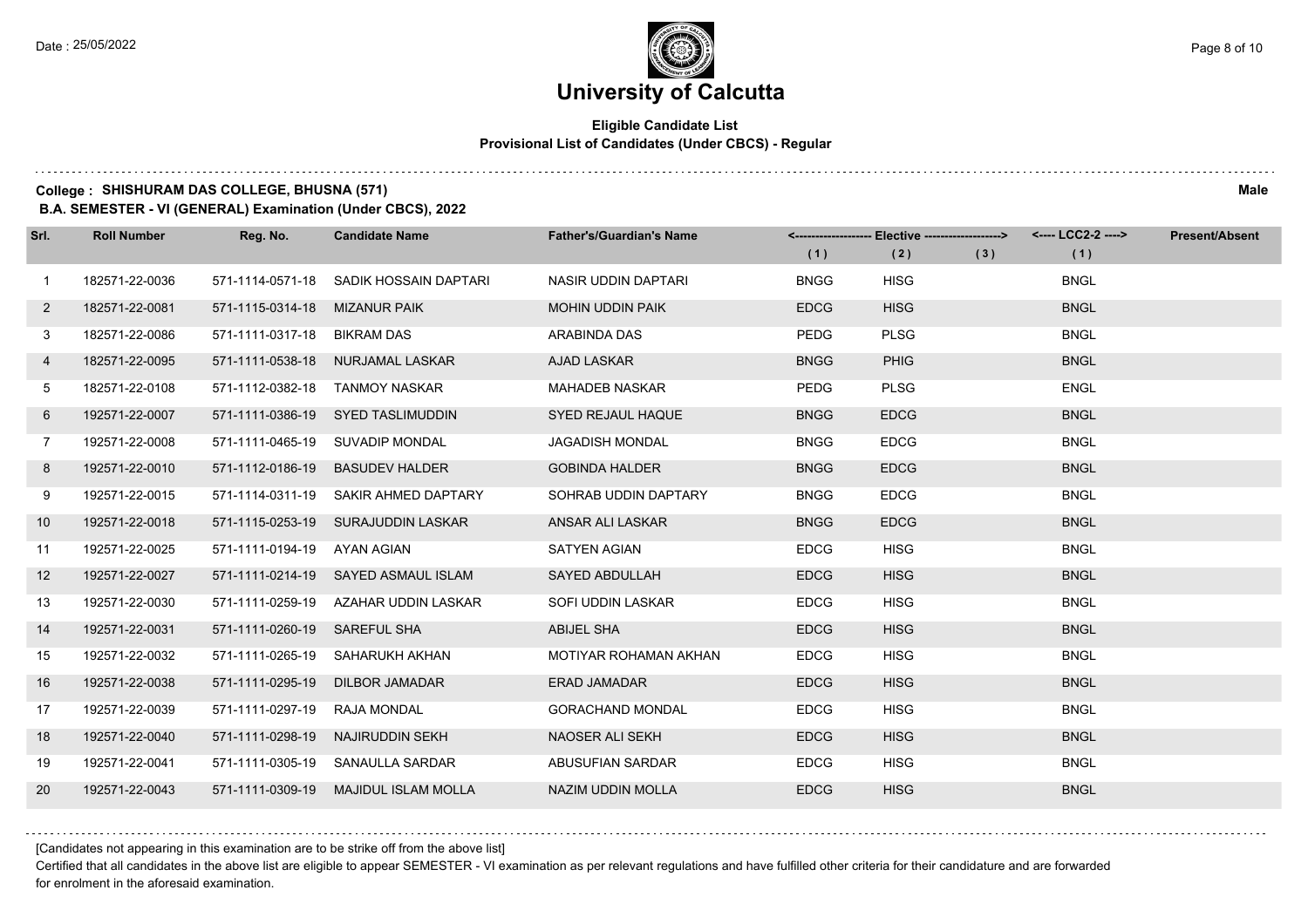#### **Eligible Candidate List Provisional List of Candidates (Under CBCS) - Regular**

**College : SHISHURAM DAS COLLEGE, BHUSNA (571) Male**

**B.A. SEMESTER - VI (GENERAL) Examination (Under CBCS), 2022**

| Srl. | <b>Roll Number</b> | Reg. No.                      | <b>Candidate Name</b>                | <b>Father's/Guardian's Name</b> | (1)         | <------------------- Elective ------------------><br>(2) | (3) | <---- LCC2-2 ----><br>(1) | <b>Present/Absent</b> |
|------|--------------------|-------------------------------|--------------------------------------|---------------------------------|-------------|----------------------------------------------------------|-----|---------------------------|-----------------------|
| 21   | 192571-22-0045     | 571-1111-0326-19              | <b>SAJIBUL KHAN</b>                  | <b>EMADULLA KHAN</b>            | <b>EDCG</b> | <b>HISG</b>                                              |     | <b>BNGL</b>               |                       |
| 22   | 192571-22-0050     | 571-1111-0398-19              | <b>MORSELIM SK</b>                   | ANOWAR ALI SK                   | <b>EDCG</b> | <b>HISG</b>                                              |     | <b>BNGL</b>               |                       |
| 23   | 192571-22-0052     | 571-1111-0425-19 REJUAN MOLLA |                                      | ASRAF ALI MOLLA                 | <b>EDCG</b> | <b>HISG</b>                                              |     | <b>BNGL</b>               |                       |
| 24   | 192571-22-0053     |                               | 571-1111-0428-19 SUPRAKASH MONDAL    | <b>SONJIT MONDAL</b>            | <b>EDCG</b> | <b>HISG</b>                                              |     | <b>BNGL</b>               |                       |
| 25   | 192571-22-0054     | 571-1111-0433-19              | SAGAR CHANDRA MONDAL                 | <b>LOB KUMAR MONDAL</b>         | <b>EDCG</b> | <b>HISG</b>                                              |     | <b>BNGL</b>               |                       |
| 26   | 192571-22-0056     | 571-1111-0441-19              | <b>HABIBUR RAHAMAN MOLLA</b>         | SAHIDULLA MOLLA                 | <b>EDCG</b> | <b>HISG</b>                                              |     | <b>BNGL</b>               |                       |
| 27   | 192571-22-0057     | 571-1111-0449-19              | JISAN SEIKH                          | SAMSUDDIN SEIKH                 | <b>EDCG</b> | <b>HISG</b>                                              |     | <b>BNGL</b>               |                       |
| 28   | 192571-22-0058     | 571-1111-0450-19 ARIF LASKAR  |                                      | <b>JOHIRUDDIN LASKAR</b>        | <b>EDCG</b> | <b>HISG</b>                                              |     | <b>BNGL</b>               |                       |
| 29   | 192571-22-0062     |                               | 571-1111-0560-19 PARBESH LASKAR      | <b>NAFUR LASKAR</b>             | <b>EDCG</b> | <b>HISG</b>                                              |     | <b>BNGL</b>               |                       |
| 30   | 192571-22-0066     |                               | 571-1112-0166-19 SANDIP MONDAL       | <b>BHAKTA MONDAL</b>            | <b>EDCG</b> | <b>HISG</b>                                              |     | <b>BNGL</b>               |                       |
| 31   | 192571-22-0073     |                               | 571-1112-0363-19 RANAJIT HALDER      | PRASANTA KUMAR HALDER           | <b>EDCG</b> | <b>HISG</b>                                              |     | <b>BNGL</b>               |                       |
| 32   | 192571-22-0074     |                               | 571-1112-0365-19 ANUPAM NASKAR       | SUBHANKAR NASKAR                | <b>EDCG</b> | <b>HISG</b>                                              |     | <b>BNGL</b>               |                       |
| 33   | 192571-22-0077     | 571-1112-0429-19              | SUBHANKAR GURIYA                     | <b>MOHAN GURIYA</b>             | <b>EDCG</b> | <b>HISG</b>                                              |     | <b>BNGL</b>               |                       |
| 34   | 192571-22-0078     | 571-1112-0436-19 JAY PODDAR   |                                      | <b>DUDHKUMAR PODDAR</b>         | <b>EDCG</b> | <b>HISG</b>                                              |     | <b>BNGL</b>               |                       |
| 35   | 192571-22-0088     |                               | 571-1114-0116-19 SAMIM AKTAR PURKAIT | <b>OBYADULLAH PURKAIT</b>       | <b>EDCG</b> | <b>HISG</b>                                              |     | <b>BNGL</b>               |                       |
| 36   | 192571-22-0089     | 571-1114-0129-19              | TAUHID AHAMMED DAPTARI               | PIAR ALI DAPTARI                | <b>EDCG</b> | <b>HISG</b>                                              |     | <b>BNGL</b>               |                       |
| 37   | 192571-22-0091     | 571-1114-0272-19 SUROJIT PAL  |                                      | <b>JAGANNATH PAL</b>            | <b>EDCG</b> | <b>HISG</b>                                              |     | <b>BNGL</b>               |                       |
| 38   | 192571-22-0092     | 571-1114-0310-19 AJAD DAPTARY |                                      | <b>ARFAT DAPTARY</b>            | <b>EDCG</b> | <b>HISG</b>                                              |     | <b>BNGL</b>               |                       |
| 39   | 192571-22-0100     | 571-1114-0547-19 MEHERAJ SHAH |                                      | <b>KALO SHAH</b>                | <b>EDCG</b> | <b>HISG</b>                                              |     | <b>BNGL</b>               |                       |
| 40   | 192571-22-0101     |                               | 571-1115-0158-19 SAMIM RAHAMAN MOLLA | <b>MONIRUL MOLLA</b>            | <b>EDCG</b> | <b>HISG</b>                                              |     | <b>BNGL</b>               |                       |

[Candidates not appearing in this examination are to be strike off from the above list]

Certified that all candidates in the above list are eligible to appear SEMESTER - VI examination as per relevant regulations and have fulfilled other criteria for their candidature and are forwarded for enrolment in the aforesaid examination.